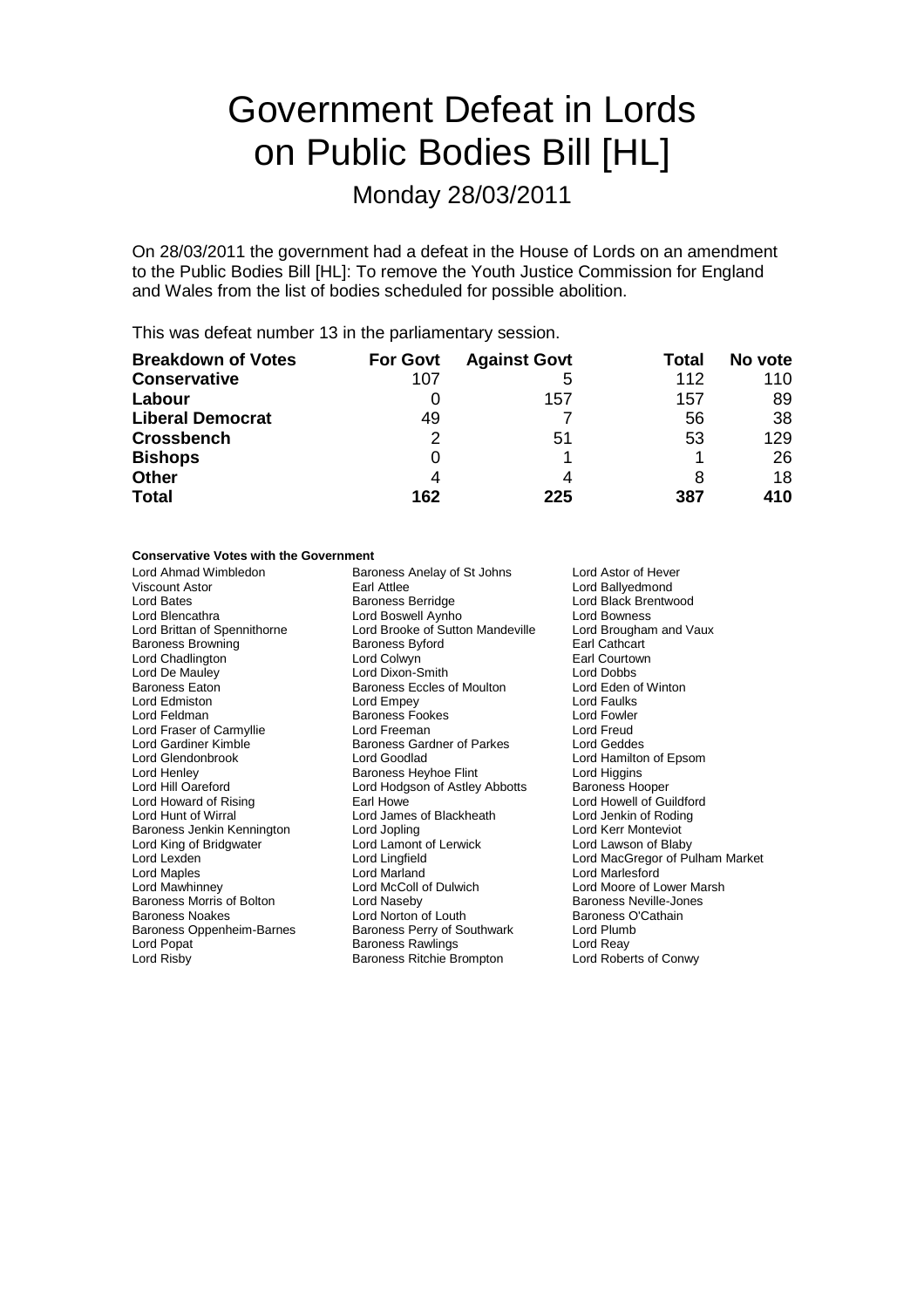**Conservative Votes against the Government** Lord Newton of Braintree Lord St John of Fawsley

### **Labour Votes with the Government**

## **Labour Votes against the Government**

Lord Archer of Sandwell Baroness Armstrong Hill Top Baroness Bakewell<br>Baroness Bakewell **Bach Lord Barnett** Lord Bilston in the Baroness Blood<br>
Lord Boyd of Duncansby<br>
Lord Bragg Lord Davidson of Glen Clova<br>Lord Davies Stamford Lord Gavron **Baroness Gibson of Market Rasen**<br>
Baroness Golding **Baroness Colding**<br>
Lord Gordon of Strathblane Baroness Henig Baroness Hilton of Eggardon<br>Baroness Hollis of Heigham Lord Howarth of Newport Lord Jones Communist Communist Baroness Jones of Whitchurch<br>
Lord Judd Communist Lord Kennedy Southwark Baroness Kinnock Holyhead Lord Kirkhill<br>Lord Layard Lord Lea of Crondall Lord McFall Alcluith Baroness McIntosh of Hudnall<br>
Lord Mitchell Cord Mitchell<br>
Baroness Morgan Ely

Lord Ryder of Wensum **Lord Sassoon** Baroness Seccombe<br>
Lord Selsdon Baroness Shackleton Belgravia Lord Skelmersdale Lord Selsdon **Baroness Shackleton Belgravia** Lord Skelmersdale<br>Lord Spicer **Baroness Stedman-Scott** Baroness Stowell Beeston Lord Spicer Baroness Stedman-Scott<br>
Baroness Stedman-Scott<br>
Lord Swinfen Lord Strathclyde Lord Swinfen Lord Taylor of Holbeach Viscount Trenchard<br>
Lord Tugendhat Baroness Verma<br>
Lord Tugendhat Baroness Verma<br>
Lord Wade of Choriton Lord Tugendhat Baroness Verma Lord Wade of Chorlton Baroness Wilcox Viscount Younger Leckie

**Baroness Wheatcroft** 

Lord Mayhew of Twysden

Lord Adonis **Lord Ahmed** Lord Ahmed Lord Anderson of Swansea<br>
Lord Archer of Sandwell **Baroness Armstrong Hill Top** Lord Bach Baroness Bakewell **Example 2** Lord Barnett Cord Baroness Bakewell<br>
Lord Baroness Billingham<br>
Lord Baroness Billingham Lord Berkeley **Lord Bhattacharyya** Baroness B<br>
Lord Bilston **Baroness Blood** Baroness Blood **Baroness** Blood Borrie Lord Brookman Lord Brooks of Tremorfa Lord Browne Lord Campbell-Savours Lord Carter of Coles Lord Christopher Lord Clark of Windermere Lord Clarke of Hampstead Lord Clinton-Davis<br>
Lord Collins Highbury Lord Corbett of Castle Vale Baroness Crawley Lord Corbett of Castle Vale Baroness Crawley<br>
Lord Davies of Oldham Lord Davies of Coity Baroness Dean of Thornton-le-Fylde Lord Dixon<br>Baroness Drake Lord Dubs Baroness Donaghy **Baroness Drake** Lord Dubs<br>
Lord Elder Lord Evans of Temple Guiting Lord Evans of Watford Lord Evans of Temple Guiting Lord Evans<br>
Lord Faulkner of Worcester Lord Filkin Baroness Farrington of Ribbleton Lord Faulkner of Worcester The Lord Filkin<br>
Lord Foster of Bishop Auckland Lord Foulkes of Cumnock Baroness Gale Lord Foster of Bishop Auckland Lord Foulkes of Cumnock Baroness Gale<br>Lord Gavron Baroness Gibson of Market Rasen Lord Glasman Lord Gordon of Strathblane<br>
Lord Grocott Lord Grocott Lord Grocott Lord Grocott Lord Grocott Lord Harris of Haringey Lord Griffiths of Burry Port Lord Grocott Lord Cristianus Lord Harris of Lord Harris of Lord Haskel<br>Lord Harrison Lord Haringey Lord Hart of Chilton Lord Harrison **Lord Harrison** Lord Harrison Lord Harrison Lord Haskel<br>
Lord Haworth **Baroness Have Harrison** Baroness Healy Primrose Hill Lord Haworth **Baroness Hayter Kentish Town**<br>Baroness Henig Baroness Hayter Kentish Town Baroness H<br>Baroness Hilton of Eggardon Lord Hollick **Example 1** Lord Howarth of Newport Baroness Howells of St Davids<br>
Baroness Hughes Stretford Lord Hughes of Woodside Lord Hoyle **Example 3**<br>
Lord Hughes of Woodside<br>
Lord Hunt of Kings Heath **Example 2** Lord Janner of Braunstone<br>
Baroness Jay of Paddington Lord Hunt of Kings Heath Lord Janner of Braunstone Baroness Jay of Paddington<br>
Lord Jones Cord Cord Lord Jordan Lord Judd<br>
Lord Kennedy Southwark Baroness Kennedy of The Shaws<br>
Baroness Kingsmill<br>
Baroness Kingsmill Lord King of West Bromwich Baroness Kingsmill<br>Lord Kirkhill Baroness Kinght Weymouth Lord Layard **Lord Lea of Crondall** Baroness Liddell Coatdyke<br>
Lord Liddle Lord Lord Linsey Lord Lord Lord Lympne Lord Liddle Lord Lord Lord Lipsey<br>
Lord Macdonald of Tradeston Lord MacKenzie of Culkein Lord Mackenz<br>
Lord Macdonald of Tradeston Lord MacKenzie of Culkein Lord Macdonald of Tradeston<br>
Lord Macdonald of Tradeston Lord MacKenzie of Culkein Lord Mackenzie of Framwellgate<br>
Lord Mandelson Baroness Massey of Darwen Lord Maxton Lord Mandelson **Baroness Massey of Darwen** Lord Maxton<br>Lord McAvov **Baroness McConnell Glenscorrodale** Baroness McDonagh Lord McAvoy **Lord McConnell Glenscorrodale** Baroness McDonagh<br>Lord McFall Alcluith **Baroness McIntosh of Hudnall** Lord McKenzie of Luton Lord Mitchell<br>
Lord Morris of Manchester<br>
Lord Morris of Manchester<br>
Baroness Morris of Yardley<br>
Lord Morris of Aberavon Lord Morris of Manchester **Baroness Morris of Yardley** Lord Morris of Aberavon Baroness Norris of Aberavon Baroness Morris of Yearly Reformed Baroness Morris of Aberavon Baroness Morris of Yearly Reformed Branch Branch Bra Lord O'Neill of Clackmannan Lord Patel of Bradford<br>Lord Pendry Clackmannan Baroness Pitkeathley Lord Patel of Blackburn Lord Pendry Baroness Pitkeath<br>Lord Plant of Highfield Lord Prescott Baroness Prosser Lord Plant of Highfield Lord Prescott **Baroness**<br>
Lord Puttnam **Baroness Cuin**<br>
Baroness Quin Lord Puttnam The State of Baroness Quin Cord Puttnam Lord Rea<br>Lord Reid Cardowan The Baroness Rendell of Babergh The Lord Richard Baroness Rendell of Babergh

Lord Brooke of Alverthorpe<br>Lord Browne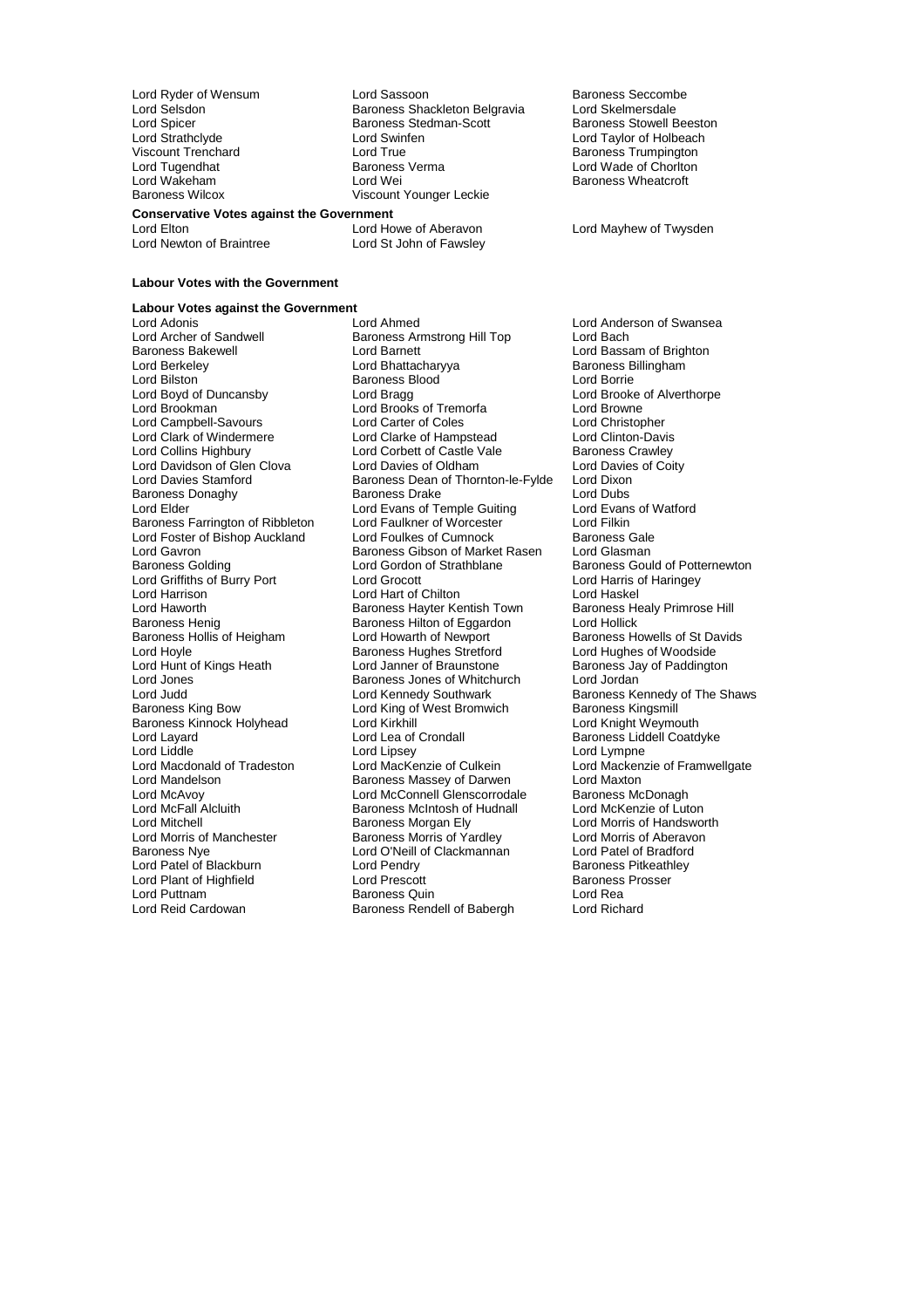Viscount Simon Lord Simpson of Dunkeld<br>
Lord Snape Lord Soley<br>
Lord Taylor of Blackburn Lord Temple-Morris Lord Williams of Elvel Lord Woolmer of Leeds

## **Liberal Democrat Votes with the Government**

Lord Bradshaw Baroness Brinton<br>
Lord Clement-Jones Cord Dykes Lord Fearn Baroness Garden of Frognal Baroness Garden of Frognal Baroness Jolly Lord Willis Knaresborough

**Liberal Democrat Votes against the Government**<br>Viscount Falkland Lord Goodbart Lord Macdonald River Glaven Baroness Tonge

### **Crossbench Votes with the Government** Lord Rana Lord Rees-Mogg

**Crossbench Votes against the Government** Lord Aberdare The Viscount Allenby of Megiddo Lord Alton of Liverpool<br>
Lord Best The Lord Bichard Cord Baroness Boothroyd Lord Best Lord Bichard Communication and Baroness Boothroyd<br>
Lord Broers Lord Butler of Brockwell<br>
Lord Broers Communication and Butler of Brockwell Lord Broers **Lord Butler of Brockwell** Lord Cameron of Dillington<br>
Lord Chorley **Lord Collect Cameron** Earl Clancarty **Lord Collect Lord Collect Collect Collect** Lord Collect Lord Collect Lord Collect Lord Collect Lord Col Lord Chorley **Earl Clancarty** Earl Clancarty **Communist Clance Cobbold**<br>
Baroness Coussins **Earl Contains Communist Contains Contains Contains Contains Contains Lord Cobbold** Examples Coussins Lord Craig of Radley<br>Baroness D'Souza Lord Craig of Radley<br>Lord Eames Baroness D'Souza Lord Eames Lord Elystan-Morgan Lord Hennessy Nympsfield Baroness Howe of Idlicote Lord Laming Earl Listowel Lord Lloyd of Berwick Lord Low of Dalston Baroness Meacher Lord Moser<br>Lord Neill of Bladen Baroness O'Loan Lord Neill of Bladen Baroness O'Loan Baroness O'Loan Baroness O'Neill of Bengarve<br>Baroness O'Neill of Baroness O'Loan Baroness O'Neill of Bengarve Lord Palmer<br>
Lord Ramsbotham

Lord Rees of Ludlow Lord Ramsbotham Lord Rees of Ludlow Lord Scott of Foscote Viscount Tenby **Lord Walpole** Lord Walpole **Lord Walton of Detchant**<br>
Baroness Warnock **Lord Williamson of Horton** Lord Woolf

Lord Rosser Lord Rowlands Baroness Royall of Blaisdon Baroness Scotland of Asthal **Lord Sewel Baroness Sherlock**<br>
Lord Simpson of Dunkeld
Corness Smith Basildon
Lord Simpson of Dunkeld
Corness Smith Basildon Lord Taylor of Blackburn and Lord Temple-Morris and Baroness Thorn<br>
Lord Touring Lord Touhig Lord Touhig Lord Tunnicliffe Lord Tomlinson Lord Touhig Lord Tunnicliffe Lord Turnberg **Baroness Turner of Camden** Baroness Wall of New Baroness Wall of New Baroness Wall of New Baroness Wall of New Barnet Barnets Wall of New Barnets Wall of New Barnets Wall of New Barnets Wall of New Barnets W Baroness Warwick of Undercliffe Baroness Wheele<br>Lord Whitty Baroness Wilkins Baroness Whitaker Lord Whitty Baroness Wilkins

Baroness Taylor of Bolton<br>Baroness Thornton

Lord Avebury Baroness Barker Baroness Benjamin Lord Clement-Jones Lord Dykes Baroness Falkner of Margravine<br>Lord Eearn Baroness Garden of Frognal Baroness Harris of Richmond Baroness Jolly **Lord Jones of Cheltenham**<br>Baroness Kramer **Lord Lee of Trafford** Lord Kirkwood of Kirkhope **Baroness Kramer** Baroness Kramer Lord Lee of T<br>
Baroness Maddock **Baroness And Lord McNally** Baroness Maddock Lord McNally<br>Baroness Miller of Chilthorne Domer Lord Newby Lord Methuen **Baroness Miller of Chilthorne Domer**<br>
Baroness Northover **Baroness New York Childs** Hill **Lord Palmer Childs Hill Lord Phillips of Sudbury<br>
Lord Redesdale Lord Rennard** Baroness Randerson<br>
Lord Roberts of Llandudno<br>
Lord Rodgers of Quarry Bank Lord Roberts of Llandudno<br>
Lord Rodgers of Quarry Bank Baroness Scott of Needham Market<br>
Lord Sharkey Lord Shutt of Greetland Lord Smith of Clifton Lord Shutt of Greetland Lord Smith of Clifton Lord Teverson<br>
Lord Taverne Lord Teverson Lord Stoneham Droxford Lord Taverne Lord Teverson Lord Teverson Lord Teverson Lord Teverson<br>
Lord Thomas of Gresford Lord Tope Lord Tope Lord Tordoff Lord Thomas of Gresford Lord Tope Lord Tordoff Lord Wallace of Tankerness

Exaroness Finlay of Llandaff Lord Haskins<br>
Baroness Howe of Idlicote Lord Laming Exaroness Masham of Ilton **Baroness Masham of Ilton Corp.**<br>
Baroness Murphy<br>
Lord Moser Lord St John of Bletso Lord Williamson of Horton

Lord Ashdown of Norton-sub-Hamdon

Viscount Falkland Cord Goodhart<br>
Lord Goodhart **Baroness Linklater of Butterstone**<br>
Earl Mar and Kellie